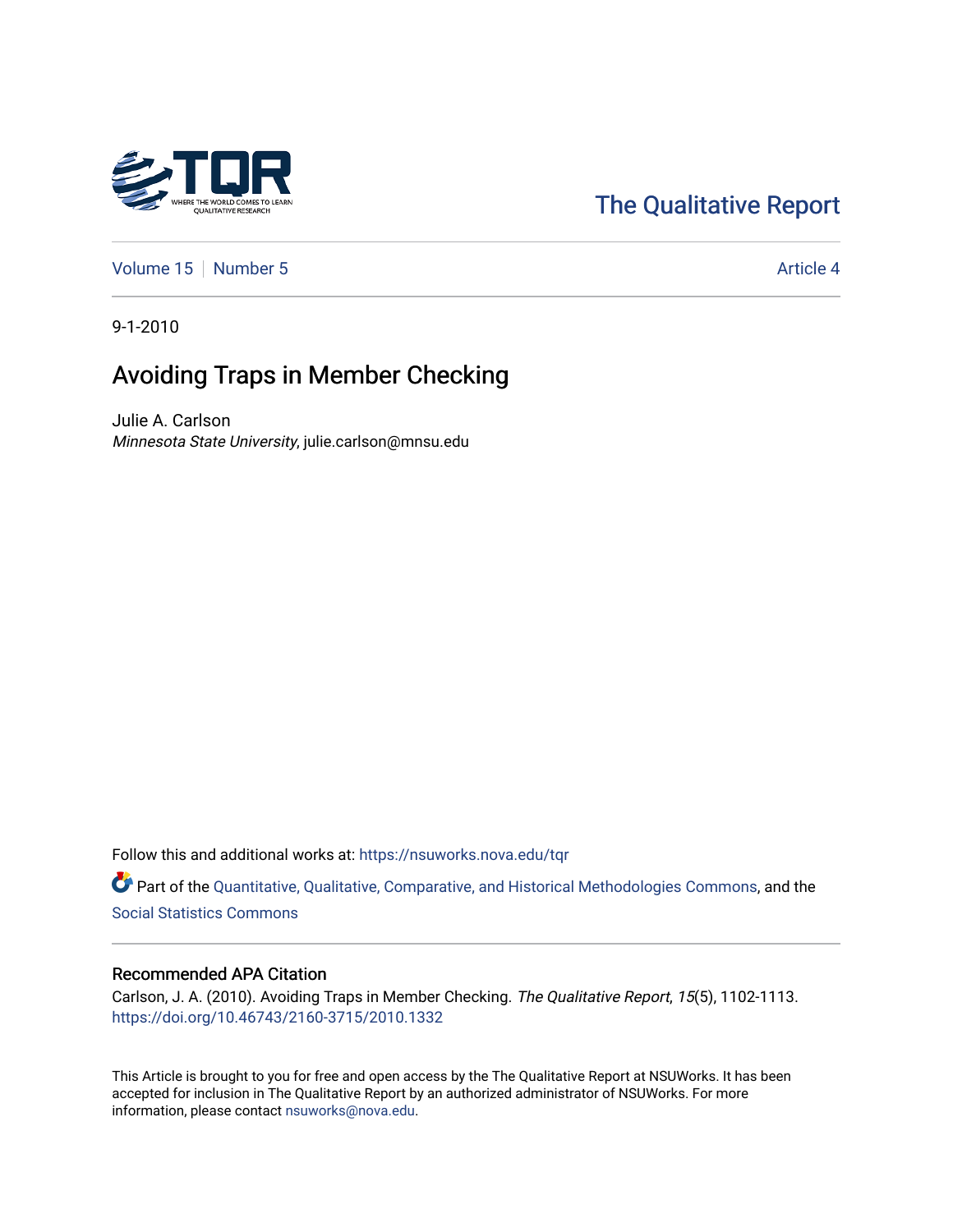

## Avoiding Traps in Member Checking

## Abstract

Due to the variations of design and protocol in qualitative inquiry, researchers may inadvertently create problems for themselves in terms of the trustworthiness of their research. Miscommunication between participants and researchers can especially arise from the unique and unpredictable nature of human dynamics. In this paper I contend that such problems, or traps, can easily and at times unknowingly be set during the qualitative process known as member checking, threatening the researcher/participant relationship and possibly the stability of the study. In this paper, I examine member checking through five vignettes personally experienced. These vignettes are preceded by a presentation of common procedures for increasing trustworthiness, and are followed by several recommendations for avoiding the setting and triggering of member checking traps.

## Keywords

Narrative Inquiry, Qualitative, Member Checking, Trustworthiness

## Creative Commons License



This work is licensed under a [Creative Commons Attribution-Noncommercial-Share Alike 4.0 License](https://creativecommons.org/licenses/by-nc-sa/4.0/).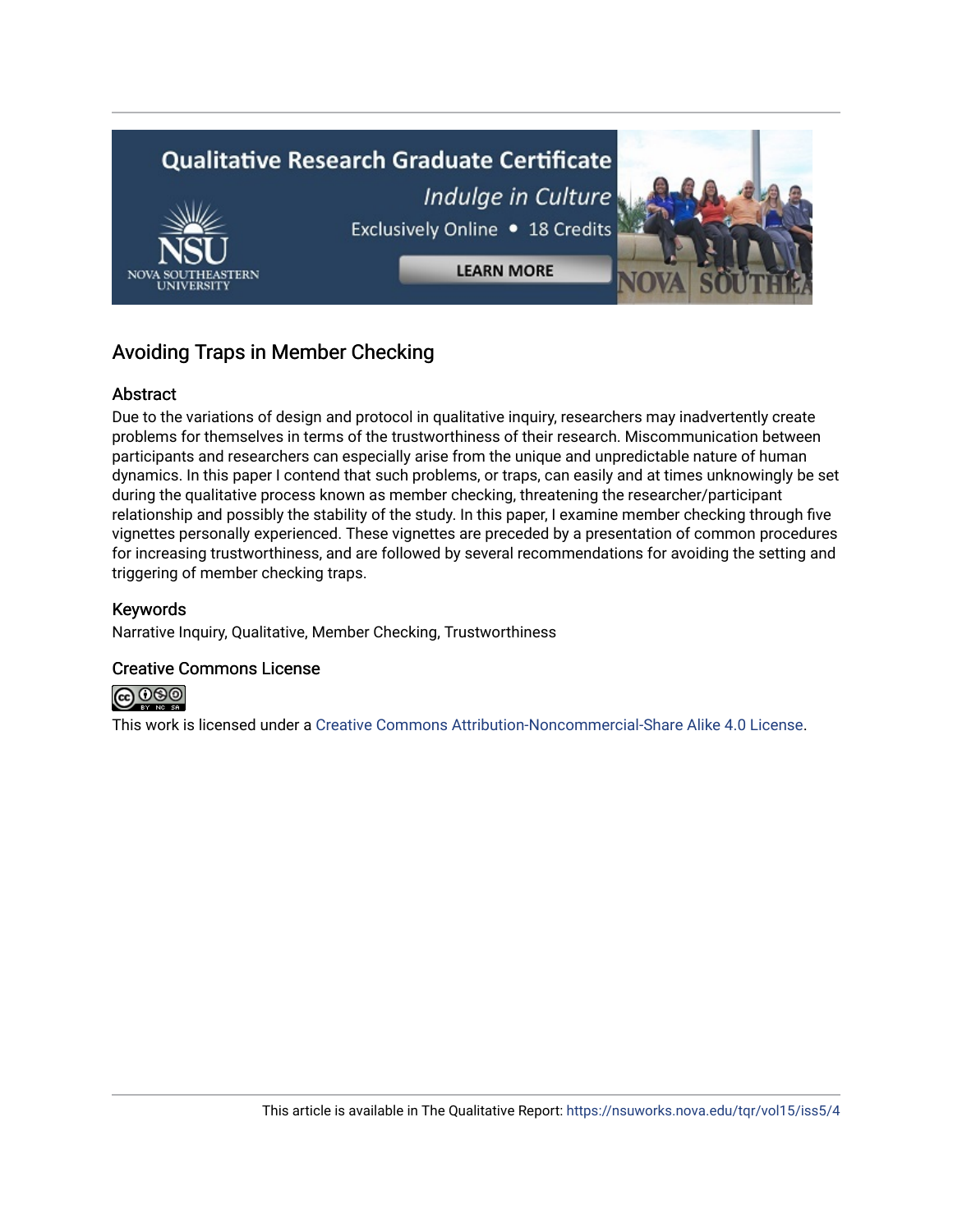## **Avoiding Traps in Member Checking**

## Julie A. Carlson

Minnesota State University, Mankato, Minnesota, USA

*Due to the variations of design and protocol in qualitative inquiry, researchers may inadvertently create problems for themselves in terms of the trustworthiness of their research. Miscommunication between participants and researchers can especially arise from the unique and unpredictable nature of human dynamics. In this paper I contend that such problems, or traps, can easily and at times unknowingly be set during the qualitative process known as member checking, threatening the researcher/participant relationship and possibly the stability of the study. In this paper, I examine member checking through five vignettes personally experienced. These vignettes are preceded by a presentation of common procedures for increasing trustworthiness, and are followed by several recommendations for avoiding the setting and triggering of member checking traps. Key Words: Narrative Inquiry, Qualitative, Member Checking, and Trustworthiness* 

## **Introduction and Background**

It has been poignantly noted by novelist, John Steinbeck (1954), that humans are the "only kind of varmint[s]" (p. 159) that set their own traps, and then habitually catch themselves in them. His assertion provides an appropriate caution for novice researchers of both the qualitative and quantitative variety. There is ample recognition that unintentional omissions or commissions in research procedures, can happen quite readily, resulting in researchers creating their own problems and threatening the credibility of their own studies. This recognition is evidenced by the volumes of publications over the past several decades on how to conduct pristine disciplined inquiry, and the scrupulous research oversight to which doctoral students are commonly subjected. Fortunately, many researchers learn quickly and avoid making the same mistake twice. However, that was not always true in my early research experiences; hence, the impetus for this paper.

Self-laid traps are potentially more common among qualitative researchers due to the variations in research design, protocol, and paradigm. The qualitative world of research entails interpretive recommendations rather than systematic requirements (Merriam, 1998; Strauss & Corbin, 1998). Ideas for increasing trustworthiness are presented as *should do's* rather than *must do's*. Collecting and analyzing narrative data, characteristic of many qualitative studies, presents a plethora of unique challenges. Narrative inquiry is concerned with human experience, thought, memory, and interpretation, all of which, by nature, are subject to continuous change and transformation (Clandinin & Connelly, 2000). With all of its shape-shifting tendencies, narrative inquiry continually presents its researchers with surprises and new experiences that have the potential of threatening relationships with participants. A pivotal point where participant rapport can be especially tenuous is during a particular aspect of qualitative inquiry used for increasing trustworthiness known as *member checking*.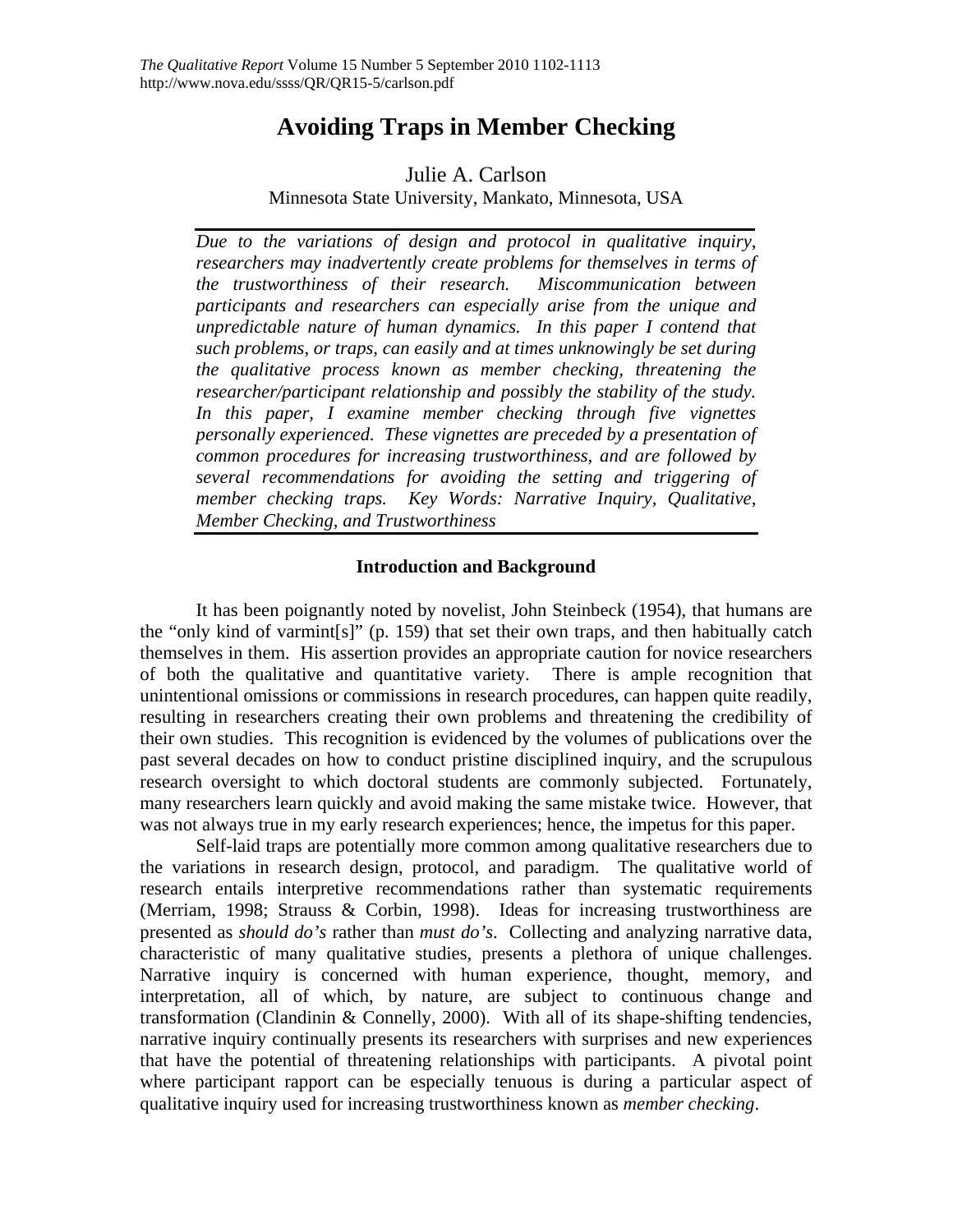Stemming from my own early research experiences, the author contends that traps can easily and, at times, unknowingly be set during member checking, threatening the researcher/participant relationship and possibly the stability of the study. If triggered, these traps may instill a participant with feelings of disappointment, uncertainty, or embarrassment, or squelch the willingness of a participant to continue in the study.

#### **Purpose Statement**

The primary purpose of this paper is to identify traps associated with qualitative member checking through the examination of five personally experienced vignettes. These vignettes are preceded by a discussion of common qualitative procedures for increasing trustworthiness including member checking, and are followed by several recommendations for avoiding the setting and triggering of such traps.

#### **Aspects of Trustworthiness**

Qualitative inquirers mindfully employ a variety of techniques to increase the *trustworthiness* of the research they conduct; that is, how much trust can be given that the researcher did everything possible to ensure that data was appropriately and ethically collected, analyzed, and reported. Other common terms used interchangeably with trustworthiness include authenticity, goodness, plausibility, and credibility. The necessity for such careful measures stems in part from the regular use of researchercreated instruments (or researchers themselves as instruments) and interpretive analysis, rather than quantitative instruments that have been scientifically validated and are compatible with objective analysis of data through statistical computations (Creswell, 2009; Strauss & Corbin, 1998). More responsibility is placed on qualitative researchers to demonstrate that their entire research process is worthy.

 Among the most often used procedures to increase trustworthiness in qualitative inquiry are audit trails, reflexivity (Creswell & Miller, 2000), thick and rich description, triangulation, and member checking (Creswell & Miller; Merriam, 1998). Following is a brief description of these techniques, provided as a segue into the vignettes that focus specifically on the last procedure presented: member checking.

#### **Audit Trails**

Qualitative researchers are often, by nature, scrupulous note-takers as they tend to see everything as important or potentially so. Creating an audit trail refers to keeping careful documentation of all components of the study, should an external auditor be utilized. Keeping field observation notes, interview notes, journals, records, calendars, and various drafts of interpretation are all parts of creating audit trails. Maintaining audiotapes, videotapes, and photographs for a set length of time (often three to five years) is also part of constructing an audit trail. Some researchers do regularly bring in auditors who are external to the study. Many do not, but still keep careful documentation that they reveal in their research report. In this way, the reader is viewed as the external reviewer, and as someone who will be determining credibility (Creswell & Miller, 2000).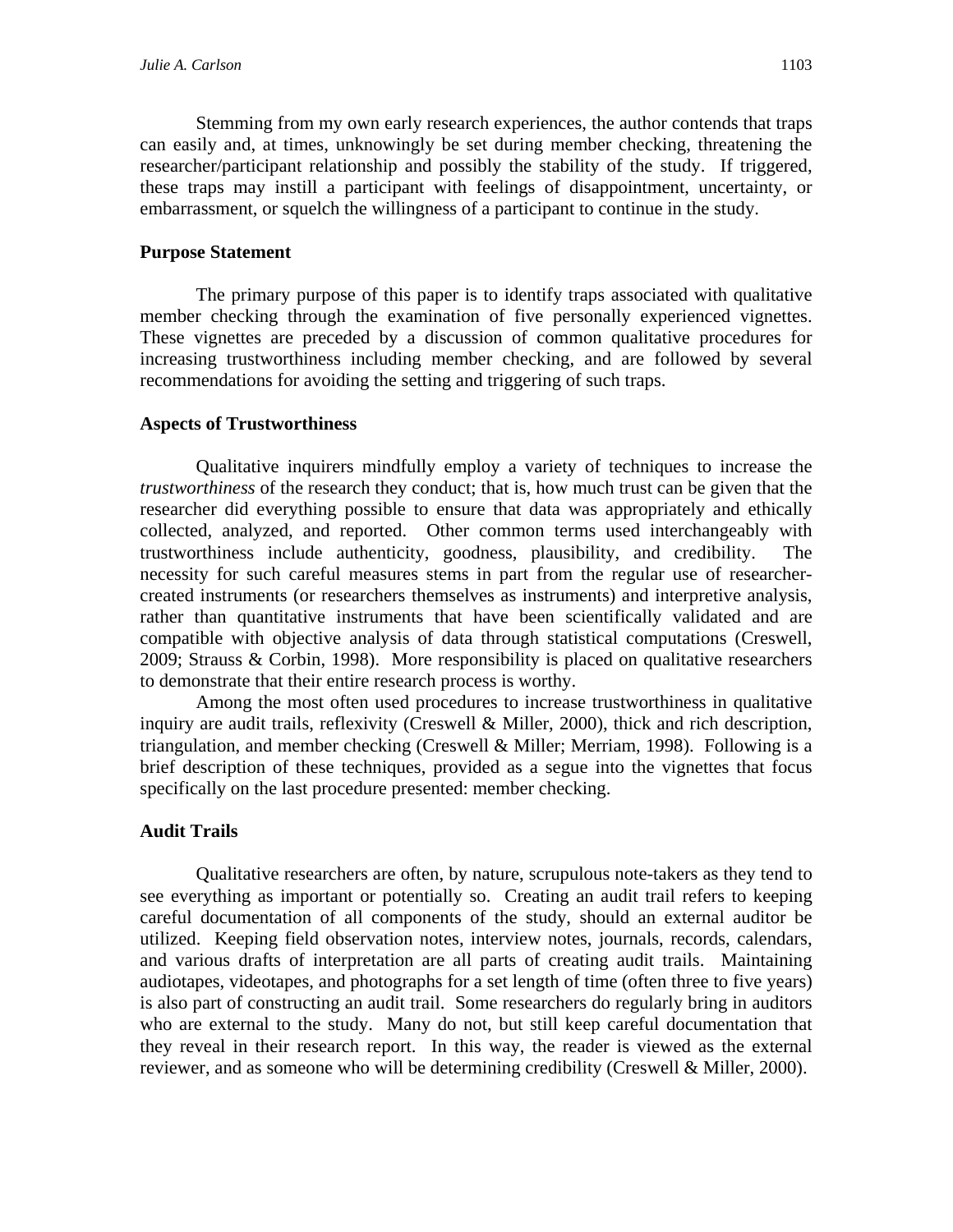## **Reflexivity**

All researchers, quantitative as well as qualitative, have personal biases that can influence their interpretation of data (Creswell, 1998; Creswell & Miller, 2000; Strauss & Corbin, 1998). In quantitative research, there are ways to drastically reduce those biases that are not as easily employed in qualitative inquiry. Researcher bias is not necessarily viewed as problematic in qualitative research as long as researchers "bring [their] preconceived beliefs into the dialogue" (Harry, Sturges, & Klingner, 2005, p. 7) by explicitly disclosing their biases, assumptions, and aspects of their backgrounds that could influence the interpretations they make. This indicates reflexivity, that is, the recognition by researchers that they have "a significant influence on the development of the research and the engagement of the participants" (Curtin & Fossey, 2007, pp. 92-93) and that they have a duty to be transparent about that influence. One way to engage in reflexivity is for researchers to keep a journal that is specifically for recording thoughts, feelings, uncertainties, values, beliefs, and assumptions that surface throughout the research process. The final report can and should include conclusions regarding what went well and what should be altered or avoided in future research endeavors (Curtin & Fossey).

## **Thick and Rich Description**

 Qualitative inquiry involves the investigation of uniqueness – of unique individuals, groups, and phenomenon – each situated within unique contextual settings. Although qualitative researchers are not concerned with inter-study replication, they are concerned with corroborating or substantiating findings over time across similar situations. Corroboration is not possible without in-depth understanding of commonalities that may exist among situations. This is one of the main functions of thick and rich description – to provide understanding of relevance to other settings. Researchers also provide very detailed descriptions of settings, participants, data collection, and analysis procedures as a way of making their accounts more credible – to show that they were diligent in their attempts to conduct respectable research (Anfara, Brown, & Mangione, 2002). An additional purpose of thick, rich description identified by Creswell and Miller (2000) is to draw the reader more closely into the story or narrative to increase coherence and to evoke feelings for and a sense of connection with the participants in the study.

## **Triangulation**

This procedure basically entails gathering and analyzing data in more than one way (Curtin & Fossey, 2007). Data may be collected from different people or groups, at different times, and from different places. It may also be collected in different ways such as interviews, questionnaires, observations, and archival data (Creswell & Miller, 2000; McMillan, 2004). The premise is that if researchers can substantiate these various data sets with each other, the interpretations and conclusions drawn from them are likely to be trustworthy. Triangulation can also be used during data analysis by members of researcher teams or partners conducting analysis individually, and then comparing their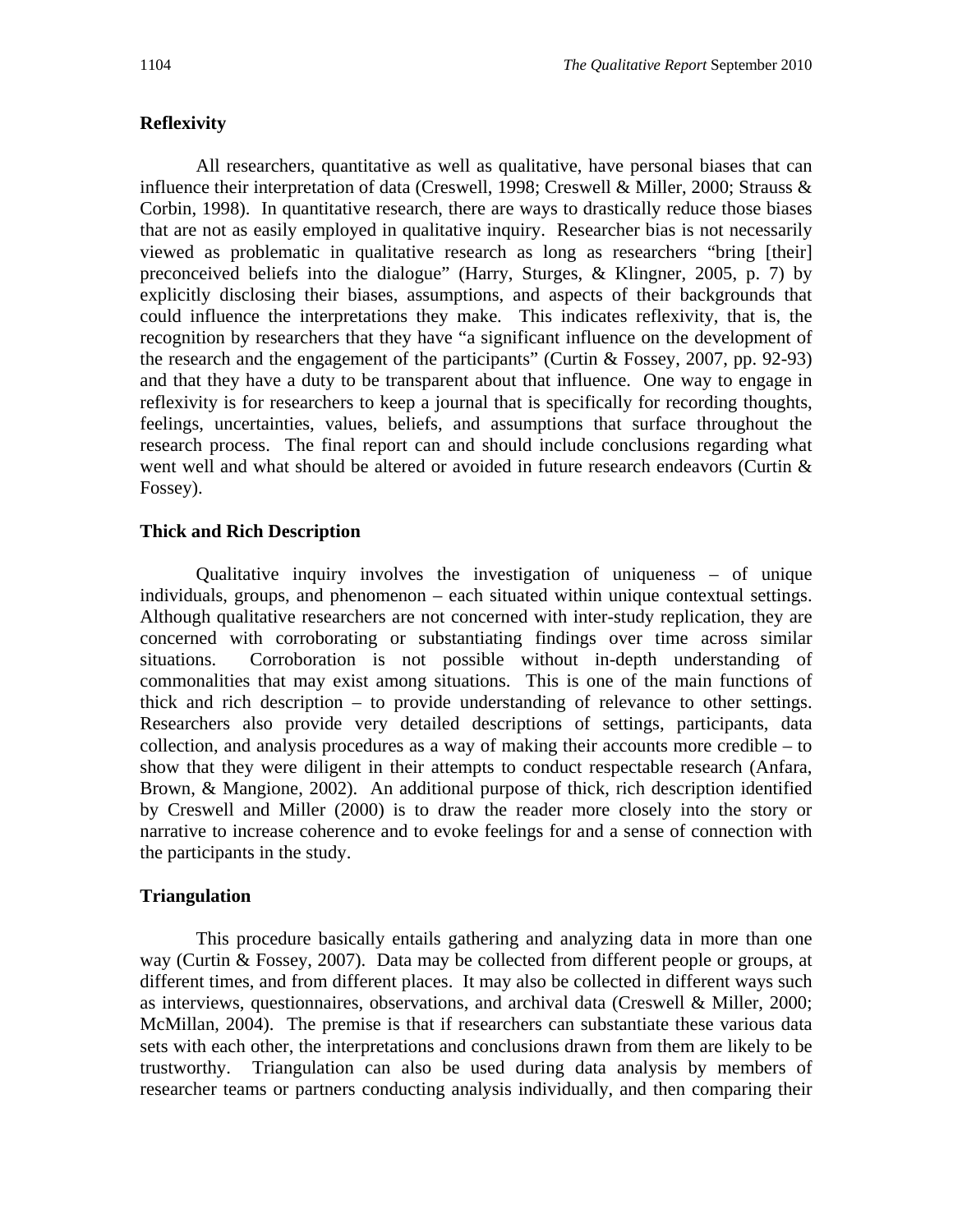interpretations. A third type of triangulation offered by Curtin and Fossey (2007), although not as often utilized, is triangulation of method, meaning the use of both qualitative and quantitative design to explore the same topic.

### **Member Checking**

Member checking is basically what the term implies – an opportunity for members (participants) to check (approve) particular aspects of the interpretation of the data they provided (Doyle, 2007; Merriam, 1998). It is a "way of finding out whether the data analysis is congruent with the participants' experiences" (Curtin & Fossey, 2007, p. 92). Commonly, participants are given transcripts or particles from the narratives they contributed during interview sessions and are asked to verify their accuracy. Participants may be asked to edit, clarify, elaborate, and at times, delete their own words from the narratives; although Creswell (2009) stressed that member checking is best done with "polished" (p. 191) interpreted pieces such as themes and patterns emerging from the data rather than the actual transcripts. Member checking can be an individual process or can take place with more than one person at a time, such as in focus group settings, as a discussion with the researcher (Doyle).

Member checking is often a single event that takes place only with the verification of transcripts or early interpretations. Sometimes though, it is done at a few key points throughout the research process with some scholars recommending it be done continuously (Doyle, 2007). Some researchers regularly provide participants with their interpretations of the narratives for the purpose of verifying plausibility (Curtin  $\&$ Fossey, 2007; Merriam, 1998) and asking: Am I on the right track? Did I understand this in the same way you meant it?

#### **Lenses in member checking.**

As described, member checking can be utilized in various ways that may be chosen intentionally, naively, or haphazardly. Creswell and Miller (2000) posited that procedures for trustworthiness, including member checking, should be largely determined by incorporation of three lenses: of the self (the researcher), of the participants, and of the external readers of the final research report. These are the three entities for whom the researcher desires trustworthiness approval, and the lenses through which researchers should view and interpret their work. Data should be continually revisited and scrutinized for accuracy of interpretation and for meaningful, coherent conveyance of the participant's narrative contributions.

## **Providing options for member checking.**

Doyle (2007) has provided helpful guidance in options for member checking with older participants. These options, however, would be welcomed and useful for any participants who may have challenges that could impede their member checking abilities. Doyle asserted that researchers should view their research as a "negotiated process" (p. 889) of meaning making with their participants, and should also focus on ways to give power, voice, and engagement to the participant throughout the research process. Her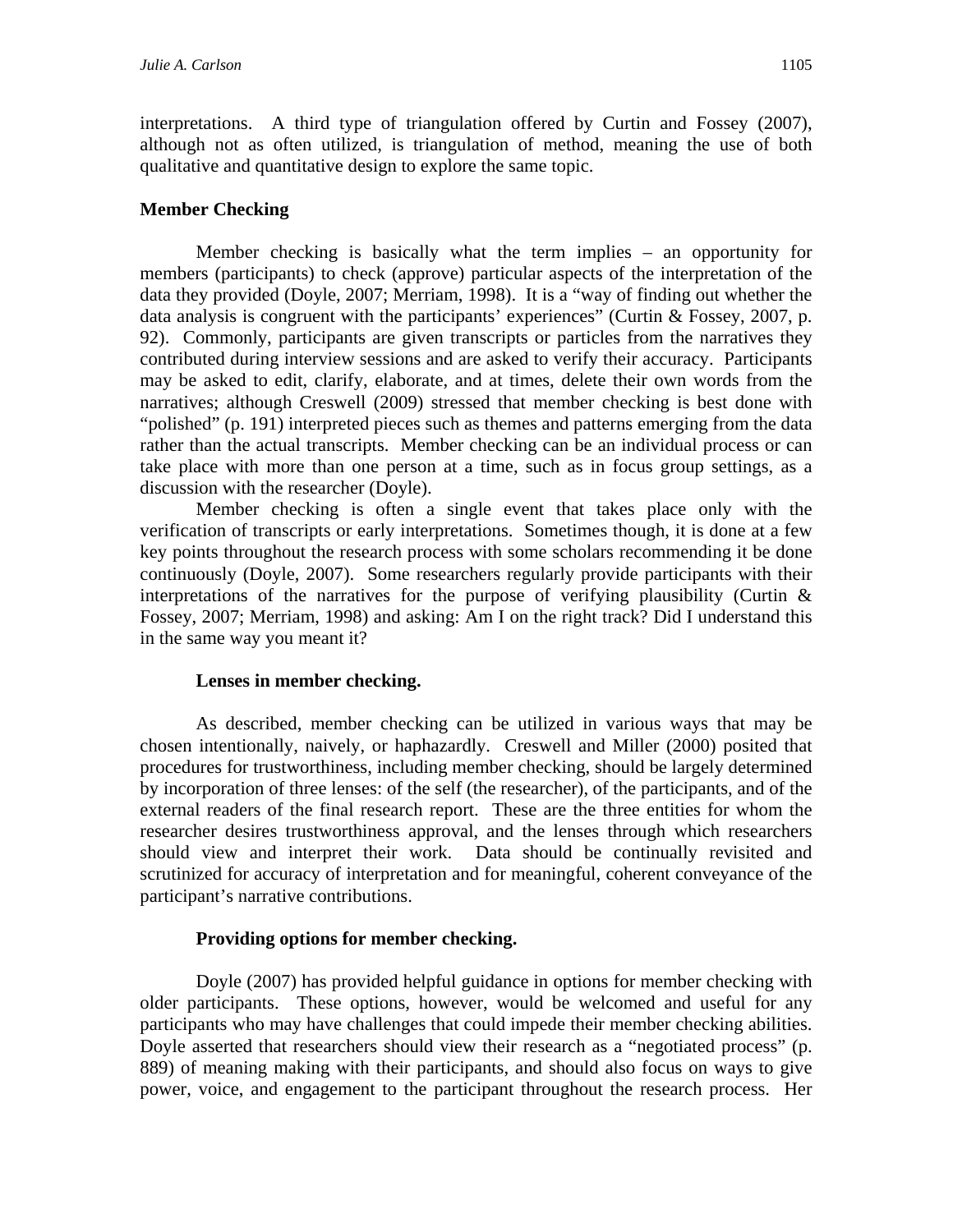approach, named by her as "participative member checking" (p. 908), includes providing choices to participants for how member checking will proceed. Participants may choose to receive hard copies of transcripts, electronic copies, audio copies, or have someone read the transcripts to them. They may choose to have a researcher mentor present during member checking and other stages of the study. Participants are also given approval power for selected narratives the researcher would like to publish.

#### **The influence of transcribing.**

The act of transcribing is influential on member checking, and was the root of some of the problems that surfaced in the vignettes to be shared in the next section. There are various ways of transcribing that should be carefully chosen depending on the purpose of the study and how the narratives will be used in the research report. There are researchers who transcribe verbatim, including filler words, false starts, and repetitive phrases. Others condense the narratives somewhat for better flow, while still maintaining the narrators' actual words. Still others create transcripts that have been "cleaned up of disfluencies to render [them] easily readable" (Kohler Riessman, 1993, p. 31) and grammatically correct. Sometimes, a complete transcription is most appropriate. Sometimes, only portions are selected when the researcher knows precisely what kind of information will be useful and analyzed. If the researcher is not the person doing the transcribing, a complete transcription is recommended to ensure nothing of importance was overlooked (Tilley & Powick, 2002).

#### **Personal Experiences with Traps in Member Checking**

The following short vignettes describe five participants (using pseudonames) in an early narrative inquiry study that I conducted, and some of the problems that emerged during the member checking process. Abigail, Barry, Cal, Dennis, and Emalee were mailed full, verbatim paper transcripts of their audio-taped, two-hour interviews. Many of the transcripts were two to three dozen pages long. The extent of the enclosed cover letter was to restate the purpose of the study and to ask the narrators to check the transcripts by writing corrections directly on them that they felt were needed. No explanation was given to them as to what kinds of corrections would be helpful or desirable. They were provided a self-addressed stamped envelope, asked to send the checked transcripts back within a few weeks, and encouraged to contact me if they had any questions. For most of the participants in the study, my planned procedures were carried out without any concerns (that I was aware of, that is). The five participants described in the following vignettes, though, did have concerns that could have been avoided had I been more knowledgeable of potential member checking traps. For each vignette, a brief contextual background is provided, the trap is described, and a few suppositions are offered that would likely have prevented the problems from occurring.

#### **Abigail**

 Abigail was a participant with whom I had rapport that was quite positive from the time I first contacted her, through the interview process and up to the time for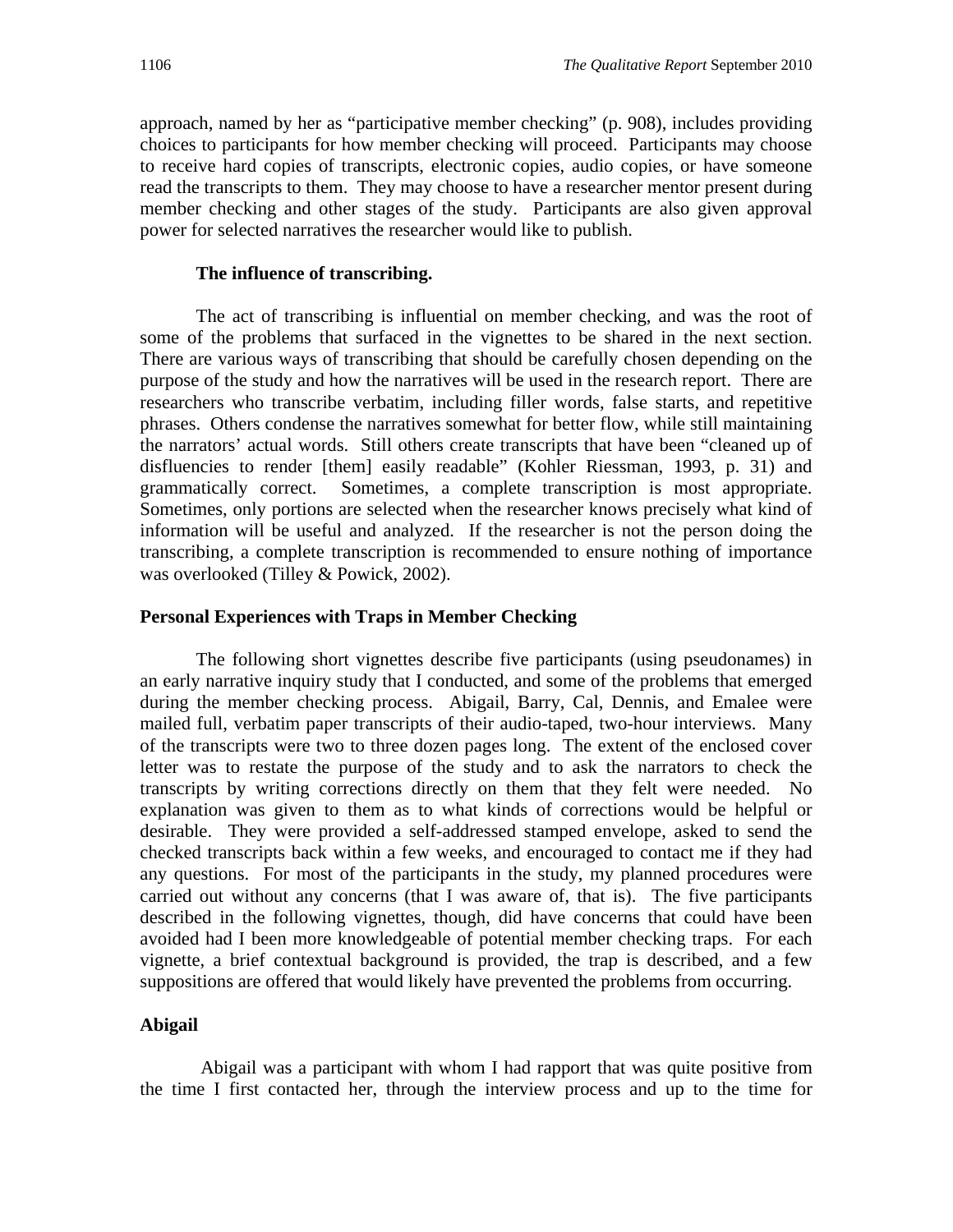member checking. She was one of the first people I interviewed as part of a *real* research study, meaning one that was conducted under the purview of an institutional review board for the protection of human subjects. I met the participant in her home. We drank tea and ate cookies and talked informally for about an hour after our tape-recorded interview was over. She gave me some of her personal books and artifacts that were related to my study. She showed me old photographs. We ended our time together with smiles and laughter.

 Abigail was an ideal and enthusiastic participant. Admittedly, I felt quite proud of my inquiry skills, that is, until she received my transcriptions in the mail. I did not hear from her for about three weeks, and so I called to inquire if she had received the transcripts and had any questions. There was an uncomfortable pause before she shared that her language in the transcripts was so riddled with poor grammar that she did not know how I had ever been able to transcribe the tapes in the first place. She suggested that we could conduct a new interview and she would be sure to do better next time. I assured her that the interview we had was just fine, and there was no need for another one. Still, she was overcome with embarrassment and soon after withdrew from the study, apologizing that she had made a mess of my research.

 In my desire to conduct *good* research, I had transcribed every word, every sentence fragment, every false start, and every "um" that was uttered. I also transcribed sections that were off-topic or that I knew would not help inform the study. I thought that was what I was supposed to do, and was not aware there were other transcribing options. In this situation, using a transcribing approach of using partial transcripts, providing partly analyzed portions, leaving out filler words, or fixing grammatical concerns would likely have maintained my relationship with Abigail and resulted in mutual positive feelings regarding her participation in the study. My attention to detail in my transcribing may have still been acceptable if I had informed Abigail of what to expect. She should have known ahead of time what the transcripts would look like, how long they would be, how detailed they would be, and feelings that she may experience in reviewing her own words before she received the transcripts.

## **Barry**

Barry was a participant who was an academician with a long history of publishing and editing other people's work. He knew what to expect and had been involved in both qualitative and quantitative primary research in different ways as a participant, a supervisor of graduate student research, and as a researcher himself. At one point, he complimented me on my careful attention to detailed transcribing, which of course, reinforced my belief that I was doing the right thing.

 When I received the checked transcripts back from Barry, I discovered he had made scores of editing notes, often correcting his original grammar. He had also added new items of information and deleted other things that I had thought were relevant, but apparently he did not. Some of the new information added was incomplete, since he was writing it in the page margins rather than telling it. The transcripts he returned to me barely resembled the original version I had sent him.

 Although my relationship and rapport with Barry did not seem to be affected by the member checking process, I suddenly found myself without narrative data that I once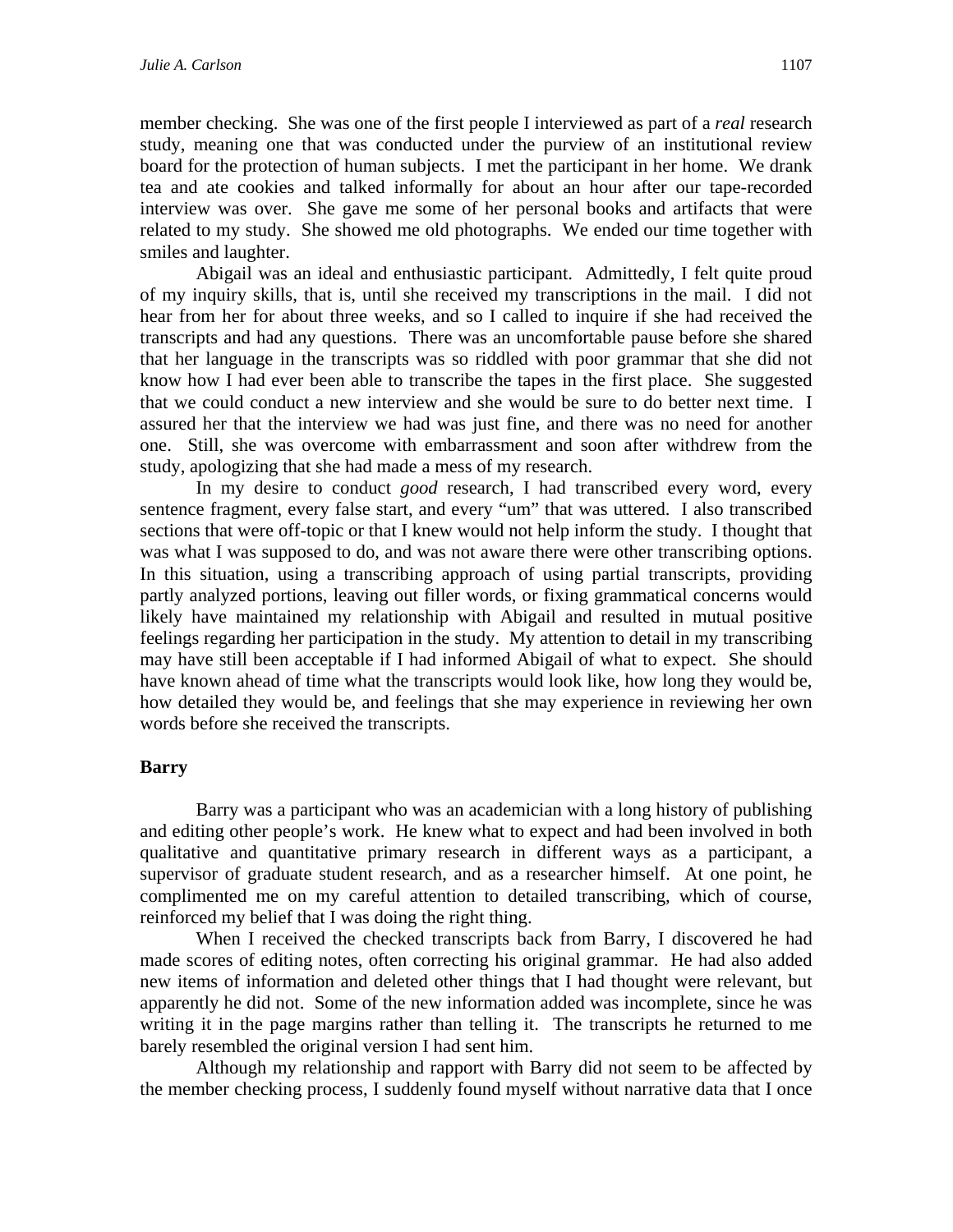thought I had and would be able to include in my study. I did not anticipate the extent to which Barry would eliminate the original data he had contributed. In my mind, when I had given the instructions to change anything to make the transcripts more accurate, I was thinking in terms of a few words here and there, but definitely not entire paragraphs. Had my instructions for member checking been more precise, perhaps even offering some examples, this particular trap would not have been set.

### **Cal**

 Cal was a participant who seemed honored to be asked to be a narrator for my study about a renowned person he had once known. During his interview about this particular person's leadership, he told several personal stories that highlighted aspects of his own life. It was common for him to veer from the questions that were asked about this person he once knew and instead, to talk about himself. This was not problematic to me at the time because these personal stories revealed how deeply this other person had influenced Cal. The phone interview ended on a friendly note, and soon after, I received in the mail a personal photograph from Cal of the person I was researching. I was thrilled that he cared enough to share this with me.

When Cal received his transcripts in the mail, unfortunately, the main thing that caught his attention was the disproportionate amount of time he had spent talking about himself rather than answering the questions I had asked. He called me to apologize and suggested that he had wasted my time and not given me what I wanted for my study. He was embarrassed that he had drawn so much attention to himself, rather than focusing on the person I was researching. Although I tried to assure him that what he shared during the interview was appropriate and useful, he was not convinced. He disgruntledly told me that I could use whatever I wanted from his interview, but he did not want to send any member checking notes back to me, and did not want to see any more future transcripts.

In this situation, I did not foresee Cal's concerns because I myself did not view the stories he shared as inappropriate. Had I not interviewed several other people already, I would have definitely needed narratives from him that were more focused on my interview questions. I could not have predicted Cal's reaction to the content of his transcripts. However, similar to Abigail's experience, I set my own trap by not informing Cal ahead of time of what to expect in reading the transcripts. Had he known of the feelings and uncertainties that can arise when reading one's own transcripts, or known that only selected pertinent parts of the transcripts would be used in the final report, he may not have experienced the reservations that he did. His dignity in participating would have been retained, and I would not have had the angst I did in using some of his narratives in the research report.

#### **Dennis**

 Dennis was a passionate, outgoing participant who spoke in a rough style littered with colloquialisms and improper grammar. He was an engaging person to interview as he shared fascinating and insightful stories about the research topic almost non-stop for the entire interview. When I explained that he would be receiving written transcripts from me and the basic member checking procedures I would ask him to follow, he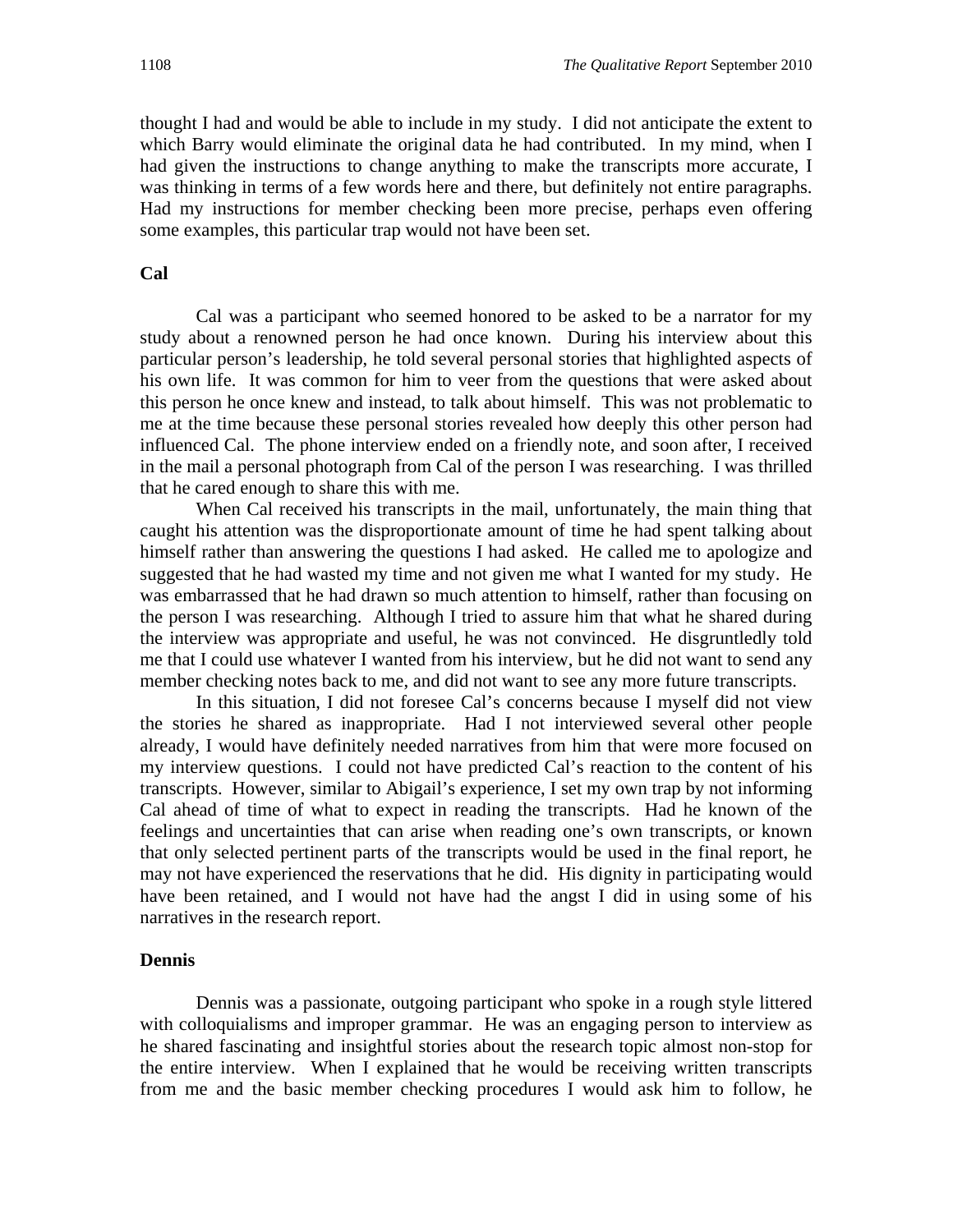declared that he felt fine with what he had shared and that there was no reason for me to burden myself with sending the transcripts to him. Of course, sticking to my definition of a good researcher, I insisted on sending the transcripts to him and again asked him to go through the member checking process.

 Not surprising to me, Dennis returned his transcripts without having made any corrections at all. A friendly, hand written note explained that what he said the first time was what he meant to say. At the time, I attributed this to his high self-confidence and self-esteem. Later, because of that perspective, I found it slightly humorous that people who proofread my research report before publication continually wrote corrective editing marks on his narratives, which I mostly ignored.

 Unfortunately, it was not until after some selected narratives of Dennis' were published in their original, grammatically incorrect form and read by some of his acquaintances that I considered the consequences and possible embarrassment to him. Up until then, I had felt that I was remaining true to Dennis' wishes and maintaining the positive relationship I had with him. Similar to the situations that arose with Abigail and Cal, it had not occurred to me that Dennis may have been unaware of the incorrect grammar he used or incapable of proofreading his transcripts and may have appreciated my offer to do so for him. He should have been informed of my intentions to use literal selections from his transcripts and should have been given the option to approve those selections before being submitted for publication.

#### **Emalee**

Emalee was an elderly female participant who was interviewed by phone. Her weak voice trembled and she tended to take extra time after each question to gather her thoughts before answering. I realized that the interview was probably challenging for her, but had not pre-determined any alternative ways of gathering narratives from any of my participants. I did choose to bypass some of the questions with Emalee, resulting in a shorter interview than for the other participants.

 Emalee did not ask any questions of me regarding the member checking procedures to be used until she received her transcripts in the mail. She called me to explain that she had problems writing due to her age, and wanted to know if it would be acceptable for her to make an audio recording of her thoughts regarding the transcripts. I asked if she wanted to tell me over the phone, and I could record her comments. She declined that offer and explained she wanted to make her own tape and had the equipment to do so. What I received from Emalee was not actually a commentary on the transcripts, but a brief acknowledgment that the transcripts were accurate accompanied by a lengthy poetic rendition of her life in terms of how it was influenced by the person who was the subject of the study. I was not completely convinced she had actually read the transcripts, but felt that I missed the opportunity to suddenly implement some other procedure.

 In retrospect, I realized that Emalee might have had difficulty reading, in addition to her self-identified challenges with writing. Perhaps that was the reason for her pauses after each interview question as if she were hearing it for the first time, since each participant had received the questions in writing a few weeks beforehand. It was also possible that Emalee could not read or write at all, regardless of any age-related issues.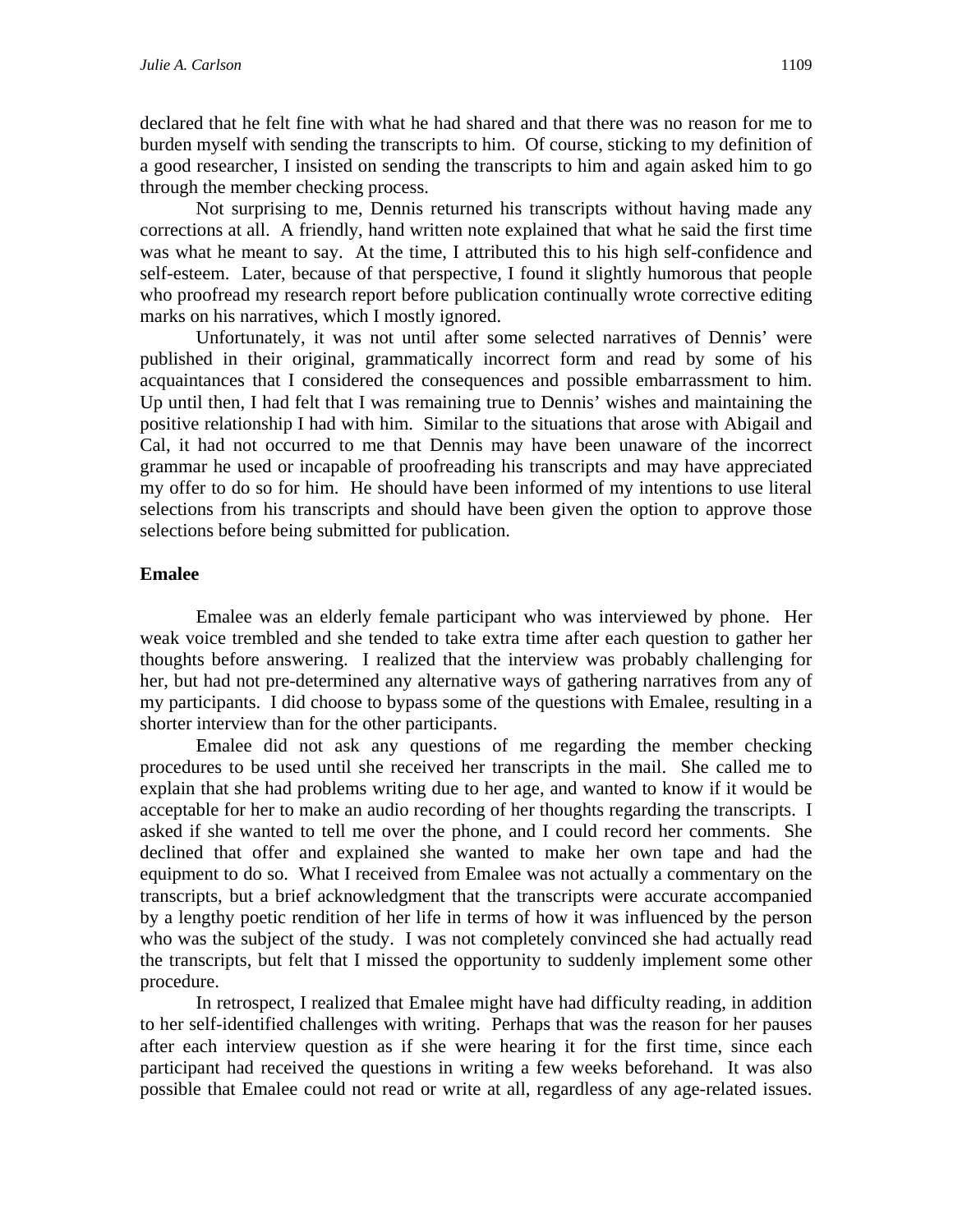The trap I laid was due to my own tacit assumptions that the participants in my study could all read and write, and that if they could not, they would feel safe and confident enough to tell me. It did not occur to me to ask, nor to have pre-determined some options to universally offer all of the participants. I could have provided the interview questions and transcripts by way of an audio recording or by reading them aloud. Emalee seemed content with her involvement in the study, and with the audio recording she sent me. However, other participants may not have been as comfortable. Emalee's experience also left me wondering if Abigail and Cal's situations could have been related, in some way, to their reading and writing capabilities.

#### **Recommendations for Avoiding Traps and Increasing Trustworthiness**

The problems that presented themselves with all five of these narrators could have been avoided by placing the researcher/participant relationship at the center of concern, and by utilizing the lenses of the participants and the external readers in addition to the lone lens of the researcher that was used. Beyond the avoidance of self-laid traps, increasing trustworthiness of the research study is the larger objective or greater good to aim for in qualitative inquiry. To reiterate, trustworthiness is gained when researchers show that their data were ethically and mindfully collected, analyzed, and reported. In this study, I had mistakenly equated trustworthiness, in part, with transcribing accuracy and thoroughness. With the implementation of member checking choices, a few alterations to transcribing, partial and interpreted transcript selections, and more information given up front to the narrators, I would have increased my trustworthiness as a researcher in the eyes of the narrators as well as in my own eyes.

Recommendations are provided here for researchers to consider, recognizing that the implementation of them will depend largely on the purpose and analysis requirements of the study. These are recommendations born out of my own experiences as described in the vignettes, yet also supported in the literature. Many of these recommendations should be attended to during the research design phase, as they may help potential narrators decide whether or not to participate and can prevent anxiety that could arise if participants are not clear about what to expect and what their roles and choices in member checking will be.

#### **Pre-determine Choices for Member Checking Procedures**

Choices are provided to reduce challenges that the narrators may experience due to visual, auditory, literacy, or other limitations they may have. Choices will also aid in increasing participants' comfort and confidence levels throughout the member checking process (Doyle, 2007). In certain situations, a trusted mentor should be offered to be present at various stages of data collection and member checking. Choices may include hard copies, electronic copies, listening to the audiotapes with the researcher, or having the researcher read the transcripts aloud. The information cover letter and consent form should provide information about the member checking procedures that will take place, and the choices the narrators will have regarding those procedures. Offering choices for member checking may encourage people's decisions to participate in a study they might otherwise have declined due to limitations they may have.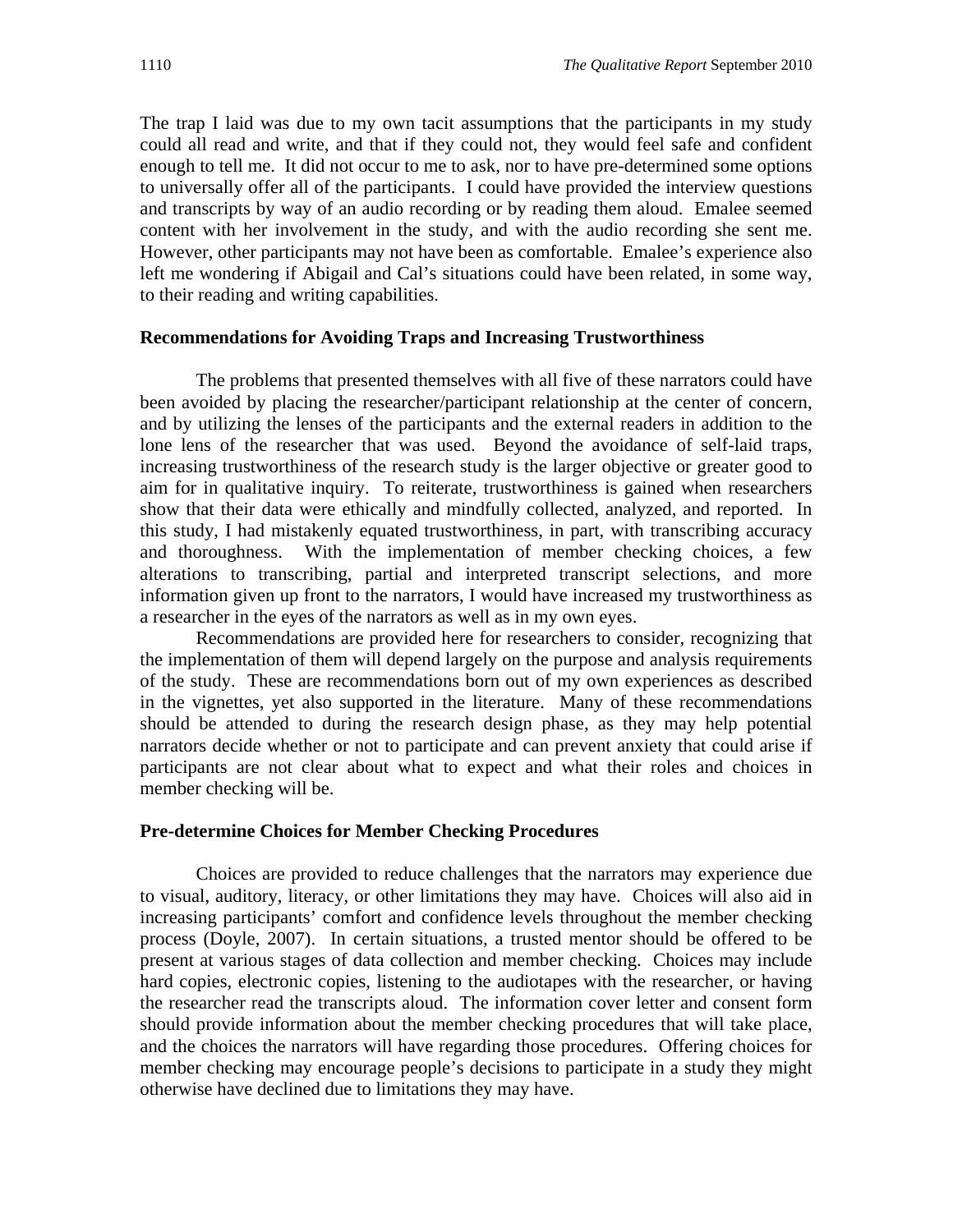#### **Pre-determine Extent of Transcription Needed**

As mentioned earlier, it is recognized that there are studies where full transcriptions are needed. It is posited here, however, that there are also plenty of studies in which transcript selections are acceptable and appropriate (Creswell, 2009). Partial transcripts should be considered so that participants can focus on their main contributions and not be distracted or embarrassed in seeing places where they were off topic. Researchers should listen to the interview audiotapes in their entirety, but consider transcribing only the portions that will be used for analysis.

 Participants should be informed as to whether they will be receiving full or partial transcripts, and the reasons why (Kohler Riessman, 1993). General descriptions of the sections that were not transcribed can be provided to help narrators recall the context within which they were speaking. For example, wordage similar to the following might be inserted: (A section of approximately nine minutes was not transcribed here that contained a discussion of a recent visit to see a newborn grandson). Additional sections can be transcribed later if mutually deemed desirable by the narrator and researcher. If the narrator is listening to the actual audiotape rather than reading or listening to transcripts, the researcher should ensure that the person knows there are parts of the interview that will not be used for analysis, and when appropriate, point those parts out during the replaying.

#### **Pre-determine Preciseness of Language Needed**

It will help participants to know beforehand what to expect when they read or hear their transcripts in terms of verbatim or researcher-condensed grammar. They should know if every word, pause, and filler will be included such as, "Well, uh, I think at first I felt, sort of, you know, confused," or if they will see slightly condensed versions such as, "Well, I think at first I felt sort of confused." They should also know, if transcriptions are verbatim, the researcher's reasons for needing to give such scrupulous attention to detail (Kohler Riessman, 1993).

 Before entering the member checking phase, participants should be made aware of what they may feel or think when they read or listen to the transcripts or tapes (selfconsciousness, embarrassment, the desire to do it over). Transcripts are supposed to document natural conversational language, which rarely consists of complete and grammatically correct sentences. Assurance should be given them that their contributions are worthy, valid and respected and that their signature and voice are of higher value than the accuracy of their grammar (Clandinin & Connelly, 2000).

#### **Inform Participants of Member Checking Desires**

In the case of Barry, who took full liberty in drastically changing the transcriptions, it would have been helpful to retain the original data to have provided more precise member checking directions. If proofreading and editing for grammar or deleting sections of the transcripts is not desirable, state this. If adding in new sections of information is problematic, state this as well. Provide clear directions on what the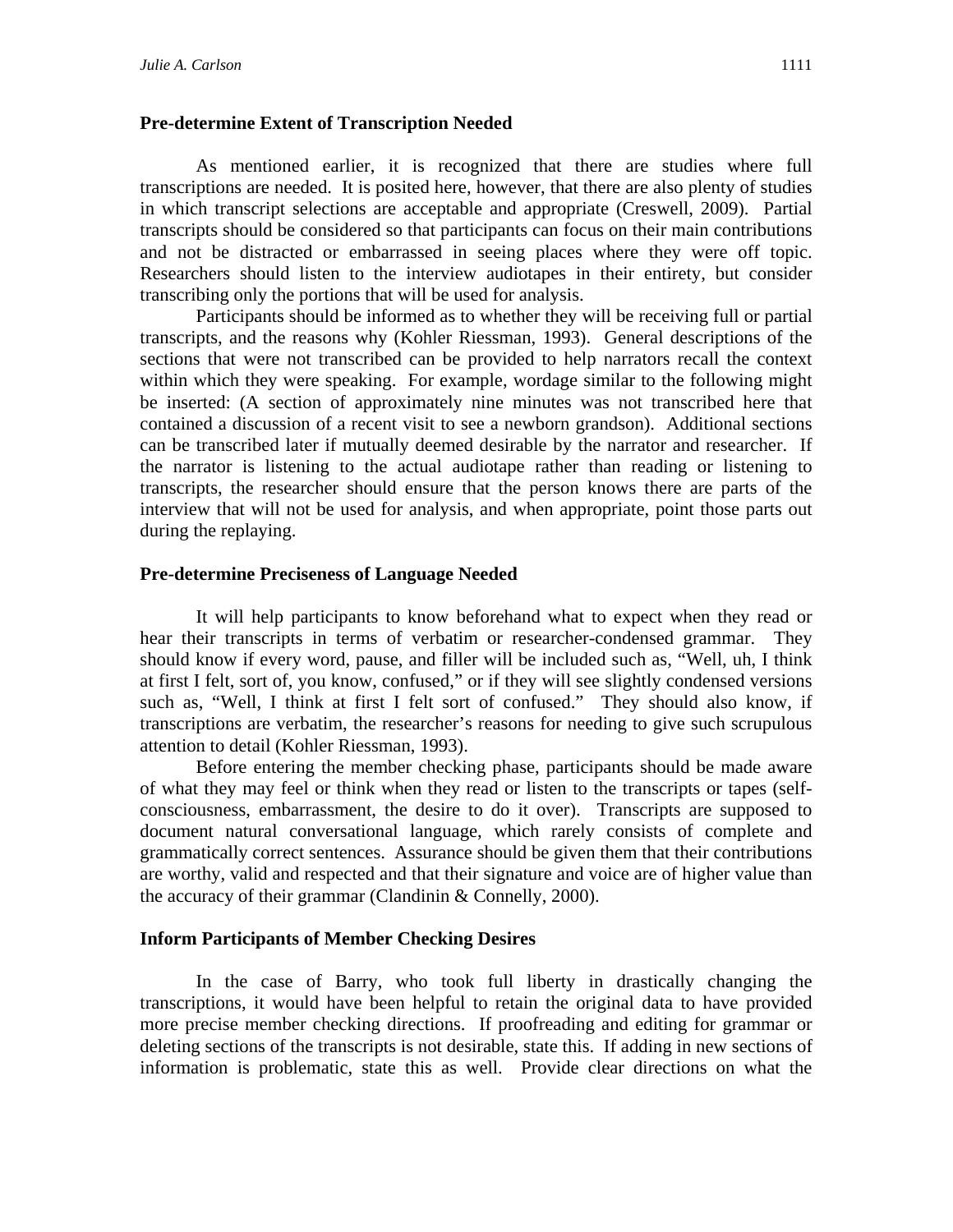participant should do. Consider providing an example of a member checked paragraph or section of transcript.

## **Pre-determine Use of Narratives in Final Report**

Inform participants how their narrative contributions will be used in the published version of the study. Let them know if the narratives will be used exactly as they appear in the transcripts, or if brackets will be used by the researcher to insert grammatical corrections and clarifications (or ask them if they would like the researcher to correct their narratives). Provide them with an example of what a narrative section will look like in the final research report. Consider sharing with them parts of their contributions that will likely be quoted in the final research report. Offer participants the opportunity to see and approve their narrative contributions once they have been placed into the research report in rough draft and final draft form (Creswell, 1998).

## **Concluding Remarks**

 The purpose of this paper was to reveal problems or traps in member checking that can be inadvertently set and triggered by qualitative researchers themselves. Through the presentation of five personally-experienced vignettes, I examined the topic of member checking, its role in establishing trustworthiness, and offered ways to avoid problems associated with it. The self-laid traps described herein were the result of inexperience and a misinformed belief that good qualitative research meant using consistent and rigid procedures for every participant. I was guilty of believing in the "Hollywood plot" (Clandinin & Connelly, 2000, p. 181) where all good research turns out the way we want in the end if we just follow the script.

 Additionally, the accuracy and thoroughness of member checking and transcribing procedures were naively placed by me at a higher level of importance than the participant's dignity and voice. Had I been more "wakeful" (Clandinin & Connelly, 2000, p. 182) of the importance of sustaining rapport and negotiating meaning throughout the entire research process, and the types of traps that can threaten that rapport, one of my participants would not have withdrawn, valuable data would not have been forfeited, narrator embarrassment would have been avoided, and a narrator with physical limitations would not have been put in a position of having to serve as her own advocate.

## **References**

- Anfara, V. A., Brown, K. M., & Mangione, T. L. (2002). Qualitative research on stage: Making the research process more public. *Educational Researcher, 31*(7), 28-38.
- Clandinin, D. J., & Connelly, F. M. (2000). *Narrative inquiry: Experience and story in qualitative research*. San Francisco, CA: Jossey-Bass.
- Creswell, J. W. (1998). *Qualitative inquiry and research design*. Thousand Oaks, CA: Sage.
- Creswell, J. W. (2009). *Research design: Qualitative, quantitative, and mixed methods approaches.* Thousand Oaks, CA: Sage.